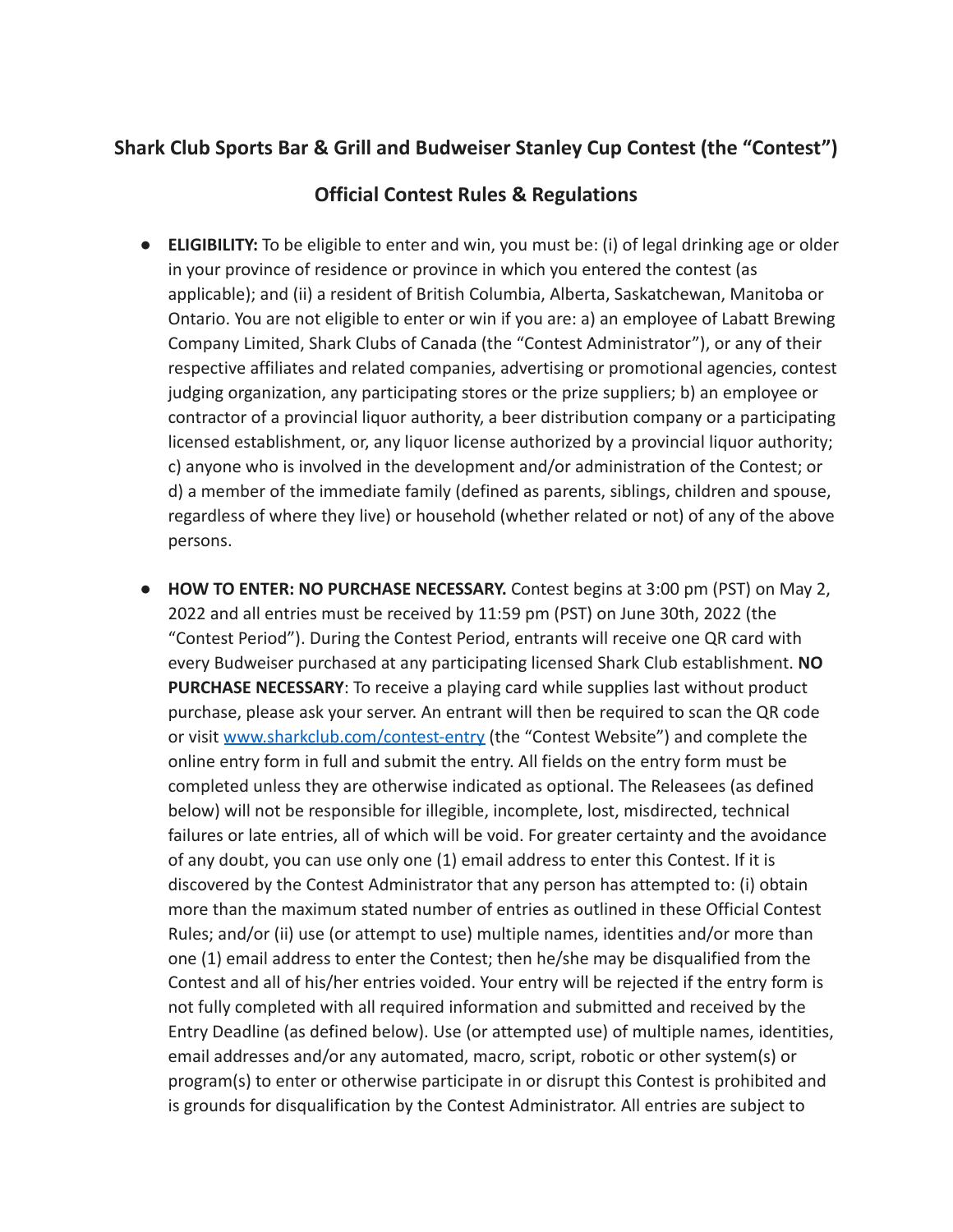verification at any time and for any reason. All entries must be received by 11:59 pm (PST) on June 30, 2022 (the "Entry Deadline" and "Contest Closing Date"). The Contest Administrator reserves the right to require proof of identity and/or eligibility (in a form acceptable to the Contest Administrator – including, without limitation, government issued photo identification) to participate in this Contest. Failure to provide such proof to the satisfaction of the Sponsor in a timely manner may result in disqualification.

- **PRIZE:** The prize is a trip for two (2) people to see the Stanley Cup Banner Raising at the start of the 2022/23 NHL Season. The prize includes flights, accommodation, and tickets to the game**.**
- Winner and his/her respective guest shall be responsible for any costs or expenses associated with the Prize not outlined as included above, including but not limited to transportation to and from winner's home residence and the designated airport, any additional transportation, taxes, travel and/or medical insurance, airport improvement and security fees, alcoholic beverages, gratuities and all incidental and personal expenses. Winner will be required to use a credit card at hotel check in to cover any and all incidentals not specified as included in the Prize. Winner and his/her respective guest must travel together on the same itinerary departing from the same departure point on the dates and times required or the Prize will be forfeited. All travel arrangements and accommodations must be booked through Contest Administrator or its agent. Winner and guest will be required to follow all directions of Contest Administrator and/or the event organizers; failure to do so may result in termination of their participation, or continued participation, in the Prize and/or event. Once the itinerary has been finalized between the winner and Contest Administrator, no changes can be made unless approved by the Contest Administrator.
- It is the sole responsibility of the winner and his/her respective guest to obtain all required travel documents including a valid driver's license (or valid photo ID). Winner's guest must be of legal drinking age or older in the province in which the prize experience is to take place in order to participate in the prize experience.
- Prizes are not transferable or assignable and must be accepted as awarded with no substitutions in cash or otherwise, except at Contest Administrator's sole discretion. Contest Administrator reserves the right to substitute a Prize of equivalent monetary value if a Prize or any part of the Prize cannot be awarded as described for any reason. The Releasees (as defined below) will not be responsible, however, if weather conditions, Event(s) cancellations, labour disputes, any national emergency, war, civil commotion, acts of terrorism, acts of government or any agency thereof or other factors beyond Sponsor's reasonable control prevent a Prize or any part of a Prize from being fulfilled. In any such event, a winner will not be provided with a substitute Prize or cash equivalent. Prizes will only be released to the verified winners. Return of any Prize/Prize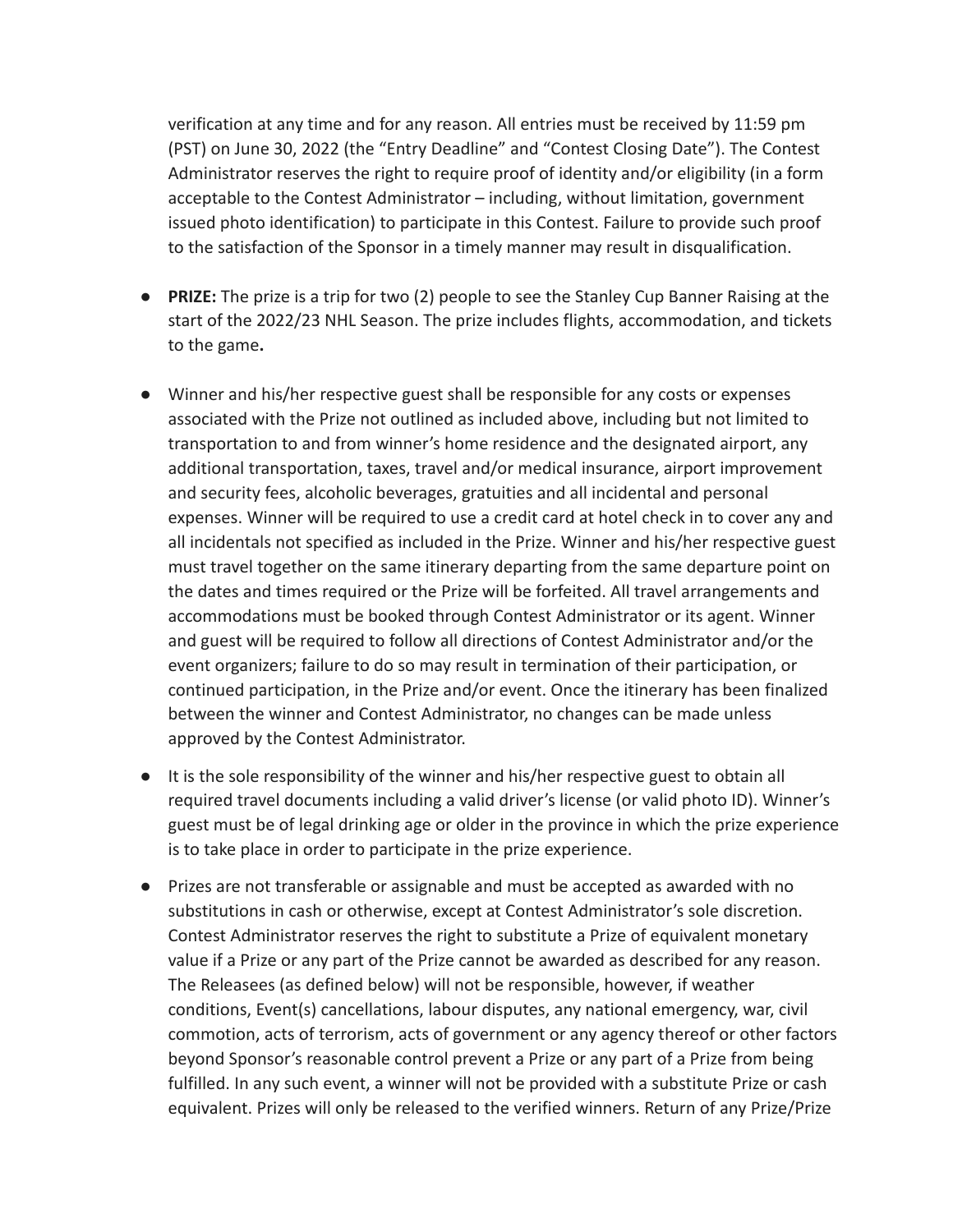notification as undeliverable may result in disqualification and selection of an alternate eligible winner. Limit: one (1) Prize per household.

- **● DRAWING:** On or around June 30th, 2022, a random drawing will be conducted from among all eligible entries received. Sponsor or its designated agents will attempt to notify the selected entrant by phone using the information provided at the time of entry. To be declared a winner of the Prize, a selected entrant must first correctly answer a mathematical skill-testing question by phone and without assistance of any kind, whether mechanical or otherwise. If a selected entrant: (i) cannot be contacted within one (1) business day of the first attempted notification; (ii) fails to correctly answer, or incorrectly answers, the skill-testing question; (iii) fails to execute and return to Sponsor any required Declaration and Release of Liability forms for the selected entrant and his/her guest within the time period indicated on such forms (as applicable); and/or (iv) cannot accept the applicable Prize as awarded for any reason whatsoever; then the applicable Prize will be forfeited and the Sponsor has the right but not the obligation, in their sole discretion and time permitting, to select an alternate eligible entrant. The odds of winning will depend on the total number of eligible entries received. the applicable draw date.
- **● RELEASES, ETC.:** Before being declared a winner of a Prize, a selected entrant will be required to sign a Declaration of Compliance and a Release of Liability form, which (among other things): (i) confirms compliance with these Official Contest Rules; (ii) acknowledges acceptance of the applicable Prize as awarded; (iii) releases Labatt Brewing Company Limited, Shark Clubs of Canada and Northland Properties Corporation together with each of their respective advertising and promotional agencies, any contest judging organization, provincial liquor authorities, beer distribution companies, parent companies and affiliates of each of the foregoing and all of their respective directors, officers, owners, partners, employees, agents, representatives, successors and assigns (collectively, the "Releasees") from any and all liability in connection with this Contest, his/her participation therein and/or the awarding, use and/or misuse of the Prize or any portion thereof; and (iv) agrees to the publication, reproduction and/or other use of his/her name, address, voice, statements about the Contest and/or photograph or other likeness without further notice or compensation, in any publicity or advertisement carried out by or on behalf of the Sponsor in any manner whatsoever, including print, broadcast or the internet. The Releasees do not make, nor in any manner are responsible or liable for: (i) any warranty, guarantee or representation, expressed or implied, in fact or in law relative to any Prize, including but not limited to its quality, merchantability, fitness for purpose or mechanical condition; and (ii) are not liable for injury, loss or damage of any kind resulting from the acceptance, use and/or misuse of any Prize, travel related thereto (as applicable), or otherwise from participation in this Contest. Declaration and Release documents must be returned within the time period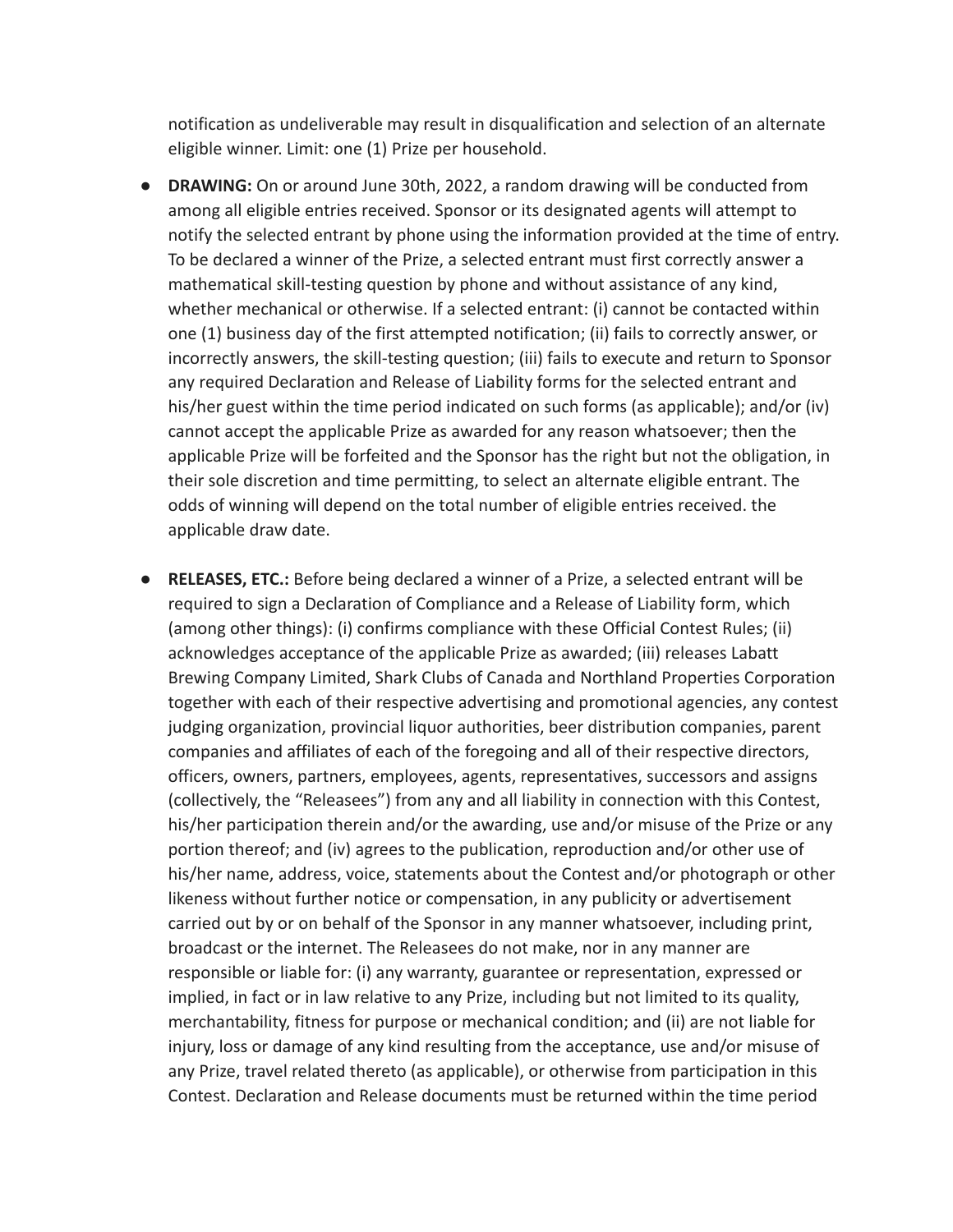indicated in the documents or the applicable Prize will be forfeited. Winner's guest must also sign and return a Declaration and Release of Liability form prior to travel and/or participating in the Prize. The name of your guest cannot be changed once the Declaration and Release of Liability form has been received by the Contest Administrator or its agent.

- **● LIMITATIONS OF LIABILITY:** Without limiting the limitations of liability set forth elsewhere in these Official Contest Rules and/or the Declaration of Compliance and Release of Liability, and for greater certainty, the Releasees will not be liable for: a) any incomplete or inaccurate information, whether caused by Contest Website users or by any equipment or programming associated with or utilized in the Contest, or by any technical or human error which may occur in the capturing and/or processing of entries; b) the theft, loss, destruction or unauthorized access to, or alteration of, entries or the Contest Website; c) any problems with, or technical malfunctions of, telephone networks or lines, computer online systems, servers or providers, computer equipment, software, viruses or bugs; d) any failure of any email to be received by or from Sponsor and/or entry to be captured or recorded for any reason including but not limited to traffic congestion on the Internet or at any website or combination thereof; e) damage to a participant's or other person's system occasioned by participation or downloading of materials in this Contest; f) any typographical or other errors in the offer or administration of this Contest, including but not limited to errors in advertising, these Official Contest Rules, the selection and/or announcement of eligible winner(s), and/or the distribution of any Prize(s); and/or g) any combination of the above. **Labatt Brewing Company Limited (Budweiser) has not offered or sponsored this contest in any way and will have no liability or responsibility for any claim arising in connection with participation in this contest or any prize awarded.**
- **● PERSONAL INFORMATION:** By entering this Contest, entrants consent to the collection, use and disclosure of their personal information for the purposes of administering the Contest, including, but not limited to, for the purpose of receiving one or more messages, whether electronic or not, from the Sponsor or its designated representative, which may provide entrants with information regarding the Contest or otherwise further the administration of the Contest. The entrant will be deemed to have solicited these messages from the Sponsor by virtue of entering the Contest. By accepting the Prize, winners consent to the collection, use and disclosure to the public of their names, addresses (city, province/territory), voices, statements and photographs or other likenesses for publicity purposes in connection with the Contest in any media or formats, including but not limited to the Internet, without further notice, permission or compensation. Personal information will not otherwise be used or disclosed without consent. This section does not limit any other consent(s) that an individual may provide the Sponsor or others in relation to the collection, use and/or disclosure of his/her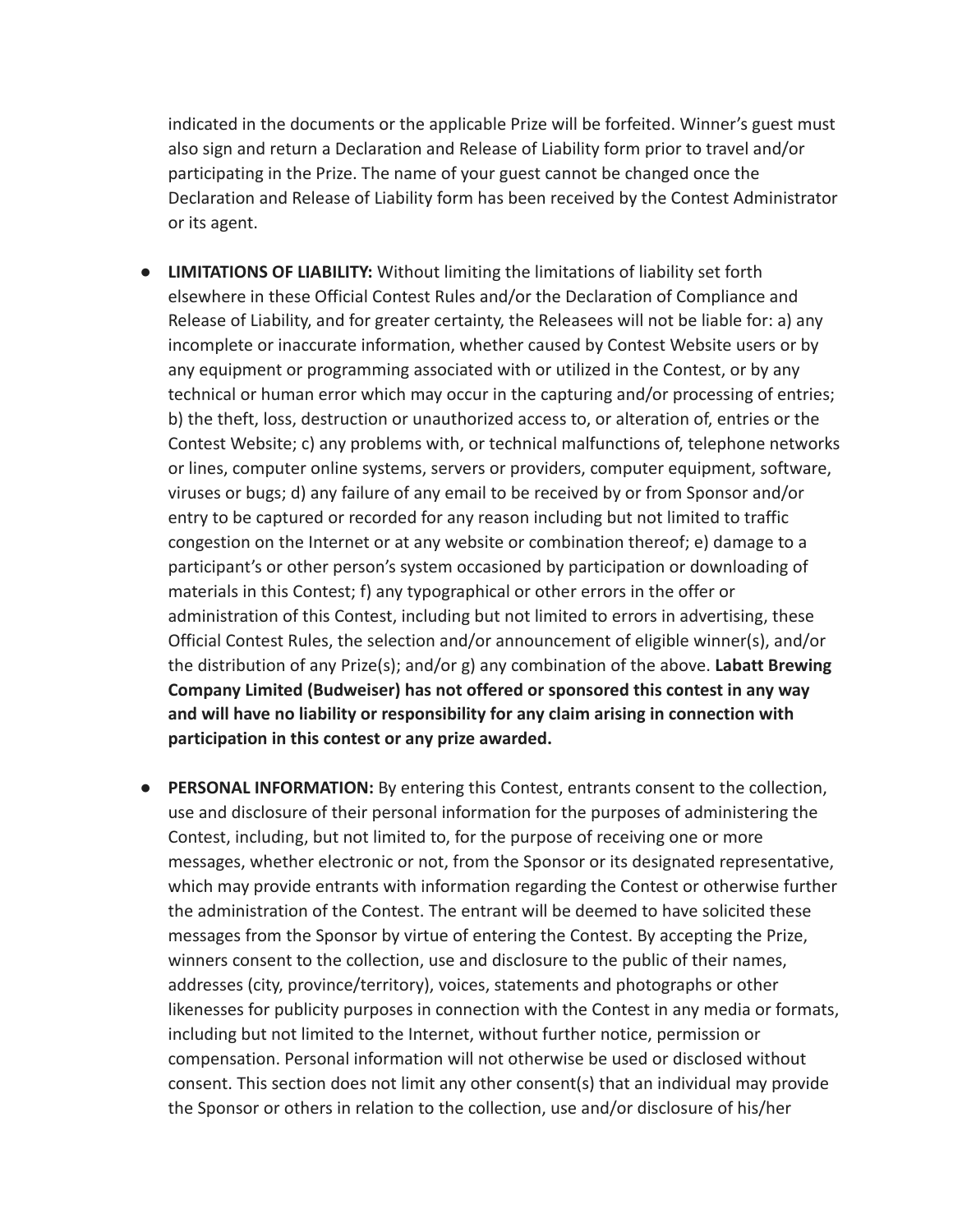personal information.

- **● RIGHT TO TERMINATE, SUSPEND OR AMEND:** Contest Administrator reserves the right to terminate, suspend or amend this Contest, in whole or in part, at any time and without prior notice, if any factor interferes with its proper conduct as contemplated by these Official Contest Rules.
- **● MISCELLANEOUS:** All decisions of the Contest Administrator, or any contest judging organization as designated by it, are final and binding without right of appeal in all matters relating to this Contest and by entering this Contest, all entrants agree to be bound by these Official Contest Rules. The Releasees will not be responsible for illegible, incomplete, lost, misdirected, affected by technical failures, errors, failures or late entries which will be void. Any use of automated devices is prohibited. All entries become the property of the Contest Administrator and will not be acknowledged or returned. No correspondence will be entered into except with selected entrants (or any other entrant(s) as deemed necessary by the Contest Administrator) Contest is subject to all applicable federal, provincial and municipal laws. In the event of a dispute regarding who submitted an entry, the entry will be deemed submitted by the authorized account holder of the email address submitted at the time of entry. "Authorized account holder" is defined as the natural person who is assigned to an email address by an Internet access provider, online service provider or other organization that is responsible for assigning email addresses for the domain associated with the submitted email address. An entrant may be required to provide the Contest Administrator with proof (in a form acceptable to the Contest Administrator – including, without limitation, government issued photo identification) that he/she is the authorized account holder of the email address associated with the entry in question. Contest Administrator reserves the right at its sole discretion to disqualify, from this Contest and any future Contest or other promotion conducted by Sponsor, any individual that it finds or believes to not be in compliance with these Official Contest Rules; to be tampering with the entry process or the operation of the Contest or Contest Website; or to be acting in an unsportsmanlike or disruptive manner, or with intent to annoy, abuse, threaten or harass any other person. ANY ATTEMPT BY AN ENTRANT OR ANY OTHER PERSON TO DELIBERATELY DAMAGE ANY WEBSITE OR TO UNDERMINE THE LEGITIMATE OPERATION OF THE CONTEST IS A VIOLATION OF CRIMINAL AND CIVIL LAWS AND, SHOULD SUCH AN ATTEMPT BE MADE, SPONSOR RESERVES THE RIGHT TO SEEK DAMAGES FROM ANY SUCH PERSON TO THE FULLEST EXTENT PERMITTED BY LAW.Subject only to applicable law and any required regulatory approval, the Contest Administrator reserves the right and without prior notice, to adjust any of the dates and/or timeframes stipulated in these Official Contest Rules, to the extent necessary, for purposes of verifying compliance by any entrant or entry with these Official Contest Rules, or as a result of any technical or other problems, or in light of any other